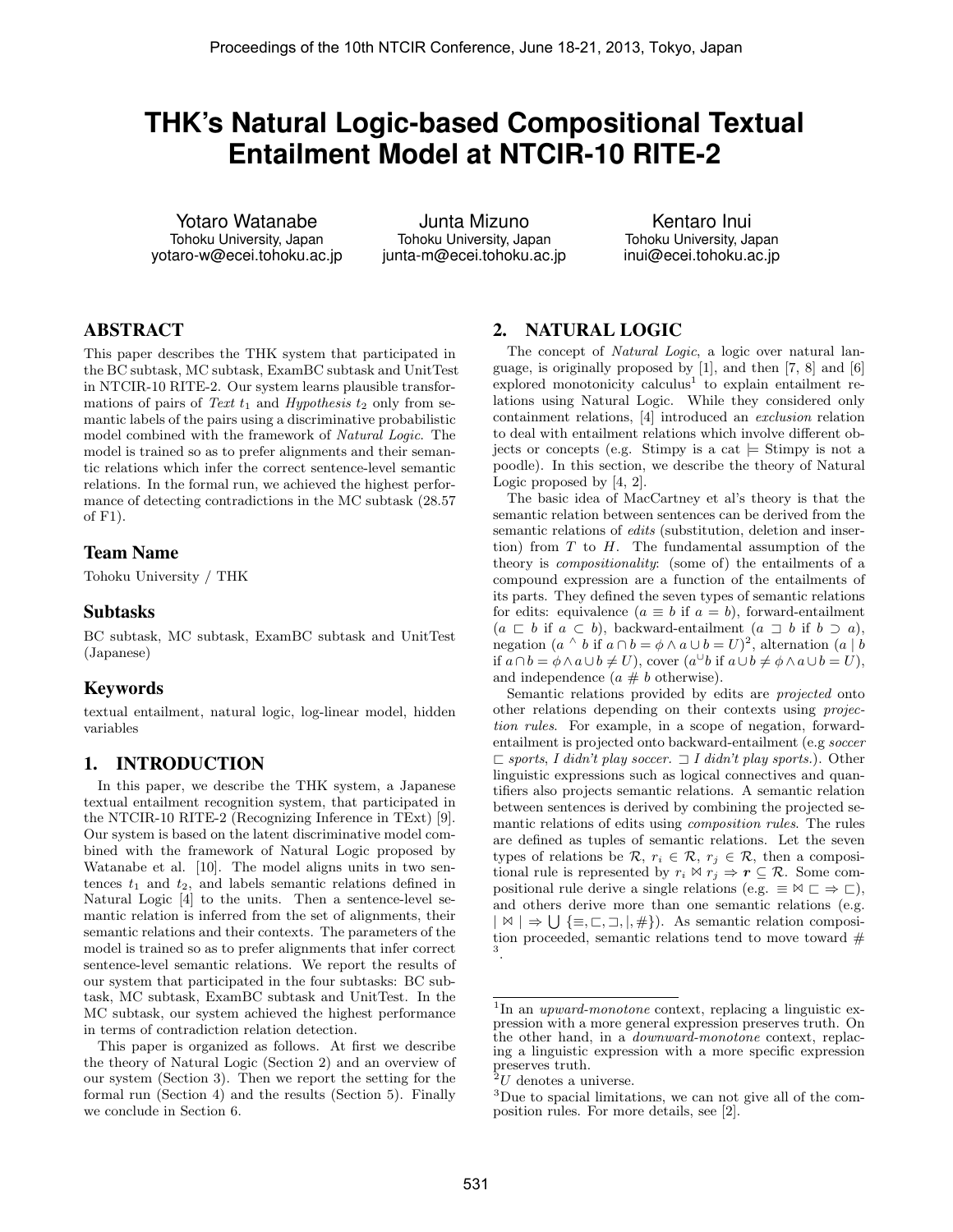# 3. A LATENT DISCRIMINATIVE MODEL WITH NATURAL LOGIC

Our approach used for the subtasks in RITE-2 is based on the model proposed by Watanabe et al. [10]. The model assigns local semantic relations to edits which represent a transformation from *T* to *H*. A valid set of edits represents an alignment between *T* and *H*. Each edit is categorized as one of three types: *substitution*, *deletion* or *insertion*, and is given one of the seven semantic relations defined in Natural Logic described in Section 2. A semantic relation between *T* and *H* is derived from a set of semantic relations of alignment edits by using the projection rules and the composition rules.

The model learns appropriate alignments which are consistent with compositional rules of Natural Logic from only sentence-level semantic relations, where appropriate alignments, their semantic relations and their projections are represented using hidden variables. We use a log-linear discriminative model with hidden variables to provide conditional joint probabilities of alignments, their associated semantic relations, and their projections and a sentence-level semantic relation.

#### 3.1 Model

The model provides a conditional joint distribution of alignment edits, their semantic relations, their projected relations and the final semantic relation between *T* and *H* as follows.

$$
p(e, r_e, r_e^P, r^C | \mathbf{x}; \boldsymbol{\lambda}) \propto \exp \left( \sum_k \Psi_k(e, r_e, r_e^P, r^C, \mathbf{x}; \boldsymbol{\lambda}) \right)
$$
(1)

where  $e = \{e_i\}$  denotes the variables representing edits, and each edit  $e_i = \langle t_i, h_i \rangle$  consists of  $t_i$ , a subset of indices of units (e.g. words) in  $T$ , and  $h_i$ , a subset of indices of units in *H*. An edit corresponds to substitution if  $t_i \neq \phi$  and  $h_i \neq \phi$ , deletion if  $t_i \neq \phi$  and  $h_i = \phi$ , and insertion if  $t_i = \phi$ and  $h_i \neq \phi$ .  $r_e$  represents the set of semantic relations for  $e$ , where  $r_{e_i} \in r_e$  corresponds to the semantic relation of  $e_i$ . Since  $r_{e_i}$  is derived without considering its context,  $r_{e_i}$  can be seen as the semantic relation between  $t_i$  and  $h_i$ . The variables  $r_e^P$  represents a set of projected semantic relations derived from *re*, taking into account their contexts. If an edit is under the scope of negation, a quantifier or a conditional, then  $r_{e_i}$  is mapped to an appropriate semantic relation  $r_{e_i}^P$  based on that context. Therefore  $r_{e_i}^P$  can be seen as the sentence-level semantic relation between *T* and the sentence which can be obtained by applying the edit *e<sup>i</sup>* to *T*. The variables  $r^C$  denotes a set of semantic relations derived by combining  $r_e^P$ , where each  $r^C \in r^C$  corresponds to the result of composition of two semantic relations. Hereafter, we use  $r_T^C$  as the sentence-level semantic relation. Note that  $r_T^C \in \mathbf{r}^C$ . Each variable r in  $r_e$ ,  $r_e^P$  and  $\mathbf{r}^C$  can have seven types of semantic relations described previously.  $\Psi_k$ in equation (1) is a *factor* which scores the plausibility of alignment edits, their semantic relations, etc.

The model uses the following four types of factors to score the plausible alignment edits, their semantic relations and a sentence-level semantic relation.

**Alignment Factor**  $\Psi_A(e, x)$  is used to deal with (unlabeled) phrase alignment for entailment relation recognition and is defined as  $\Psi_A(e, x) = \lambda \cdot f_A(e, x)$ . In order to provide good alignments, it is necessary to capture the lexical similarity between words. The features used in this factor are mainly (i) surface-based similarity between alignment units, (ii) semantic relatedness of alignment units, which can be extracted from diverse lexical knowledge databases, and (iii) the contextual information for an edit.

- **Alignment Semantic Relation Factor**  $\Psi_S(e, r_e, x)$  is introduced to provide plausibility of a semantic relation  $r_e \in r_e$  for an alignment edit  $e \in e$  and is defined as  $\Psi_S = \lambda \cdot f_S(e, r_e, x)$ . Each variable  $r_e$  has a distribution over the seven types of semantic relations defined in Natural Logic. In order to classify semantic relations, not only surface-based similarities, but also lexical semantic relations play an important role. In the NatLog system developed by [2], an implementation of an RTE system of Natural Logic, lexical resource-derived features (e.g. WordNet, NomBank, etc.), string similarity features, and lexical category features are used. For this factor, we exploit diverse lexical resources to provide informative features for classifying semantic relations of edits.
- **Projection Factor**  $\Psi_P(r_e, r_e^P, x)$  provides an appropriate projection from  $r_e$  to  $r_e^P$  by considering the context of *e*, and is defined by  $\Psi_P(r_e, r_e^P, \mathbf{x}) = \lambda \cdot \mathbf{f}_P(r_e, r_e^P, \mathbf{x})$ . This factor captures the effects of monotonicity (e.g. upward, downward). Given *r<sup>e</sup>* and its contexts, the semantic relation of the projected variable  $r_e^P$  is uniquely determined using the monotonicity rules of [2].
- **Composition Factor**  $\Psi_C(r_{i-1}^C, r_e^P, r_i^C, \boldsymbol{x})$  scores tuples of semantic relations, and is defined by  $\Psi_{C_i}(r_{i-1}^C, r_e^P, r_i^C, \mathbf{x}) =$  $\lambda \cdot f(r_{i-1}^C, r_i^C, x)$ . In this factor, we use the composition rules used in [2] with some modification. We set the derived semantic relations to independence  $(\#)$ for the rules which derive more than one semantic relations. Therefore, as with  $\Psi_P$ , given two semantic relations  $r_{i-1}^C$  and  $r_e^P$ , the joined relation of the variable  $r_i^C$  is uniquely determined.

An overview of the model is shown in Figure 1. In this figure, we show the factor graph constructed by the model for a pair of sentences in Japanese. Our model is divided by three layers: the *alignment layer*, the *projection layer* and the *composition layer*. First, in the alignment layer, the model scores possible alignments using  $\Psi_A$  and  $\Psi_S$ . For alignment units, we use *bunsetsu* which is a reasonable unit for Japanese linguistic analysis. A *bunsetsu* is a chunk-like unit that consists of one or more content words and zero or more functional words. A set of possible alignments are obtained using an extended MANLI algorithm [3].

Next, for each alignment obtained by the alignment algorithm, we construct a factor graph as shown in Figure 1. The factor graph has variables for alignments, projected relations, joined relations, and the factors defined previously. In the projection layer, semantic relations of alignments are projected by  $\Psi_P$ , and finally a sentence-level semantic relation is obtained in the composition layer using the projected relations and composition rules encoded in  $\Psi_C$ .

In inference, since variables related to  $\Psi_P$  and  $\Psi_C$  are uniquely determined if  $r_e$  is given, the model derives the best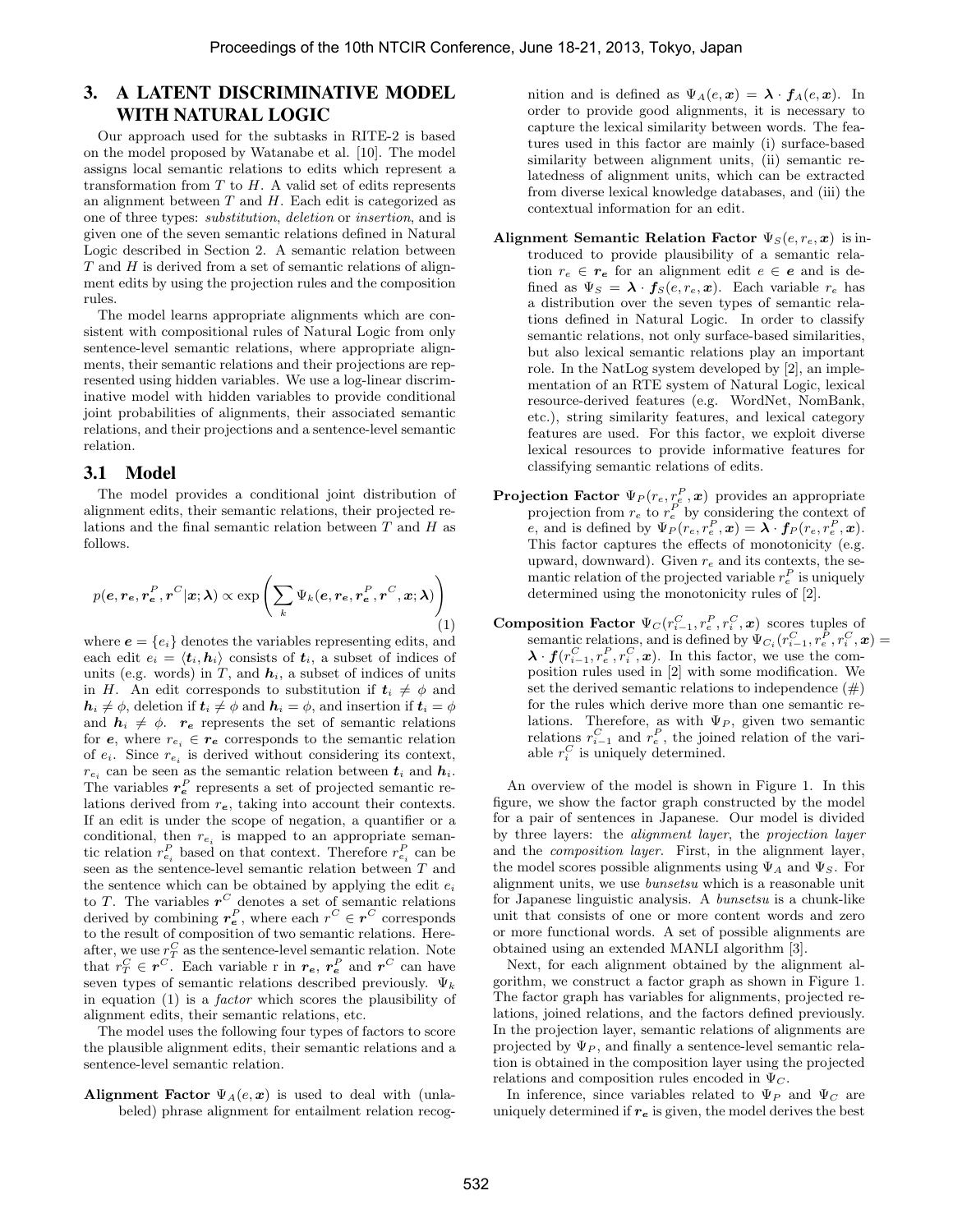

**Figure 1: An overview of the model.**

alignments, their semantic relations, and a sentence-level semantic relation simultaneously. In training, the parameters of the model are updated so as to derive alignments and their semantic relations which derive the correct sentence-level semantic relation based on the composition rules of Natural Logic.

#### 3.2 Learning and Inference of the Model

The parameters  $\lambda$  of the model were trained from sentencelevel semantic relations via marginal-likelihood maximization  $\mathcal{L}_{\lambda} = \sum_{n} \log p(r_T^C = l^n | \mathbf{x}^n; \bar{\lambda}).$ 

The partial differential of the objective function is

$$
\frac{\partial L}{\partial \lambda_k} = \sum_n \left( \frac{\partial}{\partial \lambda_k} \log \sum_{\langle e, r_e \rangle \in \mathcal{E}} \sum_{\mathbf{r}: r_T^C = l} \exp \left( \sum_k \Psi_k(e, r_e, r_e^P, r^C, x) \right) - \frac{\partial}{\partial \lambda_k} \log \widetilde{Z}(\mathbf{x}) \right) \tag{2}
$$

where edits *e*, their semantic relations *re*, projected semantic relations  $r_e^P$  and joined relations excluding the sentencelevel semantic relation are all hidden variables.

In optimization, only the parameters in Ψ*<sup>A</sup>* and Ψ*<sup>S</sup>* are updated, and the parameters in  $\Psi_P$  and  $\Psi_C$  are left to initial values. In order to update the parameters, we need to calculate marginal probabilities of the alignments. We use only N-bests provided by the extended MANLI algorithm proposed by [10] to calculate approximate marginal probabilities which are derived from an approximate partition function  $\widetilde{Z}(\boldsymbol{x})$  instead of the exact partition function  $Z(\boldsymbol{x})$ ,

The inference phase also uses the extended MANLI algorithm to estimate the most plausible assignments of alignments, their semantic relations, their projections and their compositions.

We need to convert the NL relations to corresponding relation in binary and multiclass subtasks in RITE-2. In training and inference of the model, for the BC subtask, ExamBC subtask and UnitTest,  $\equiv$  and  $\sqsubset$  is converted to *Y* and N otherwise  $(\Box, \land, |, \Box \text{ and } \#)$ . For the MC subtask,  $\equiv$  is mapped to  $B, \sqsubset$  is mapped to F,  $\land$  and  $|$  are mapped to  $C$ , and  $\cup$ and  $#$  are mapped to  $I$ .

### 4. SETTINGS

For the factors  $\Psi_P$  and  $\Psi_C$ , we initialized the weights to 0*.*0 if the semantic relation tuple is covered by our projection rules and composition rules, and *−∞* otherwise. For the factors  $\Psi_A$  and  $\Psi_S$ , we set initial weights to some features. In training of the model, we update the parameters in  $\Psi_A$  and  $\Psi_S$ , and the parameters in  $\Psi_P$  and  $\Psi_C$  are left to the initial values. Parameter updating was performed using stochastic gradient descent (SGD), and the number of iterations was set to 2. Also, we applied *L*<sup>2</sup> regularization. As for the alignment algorithm, the number of iterations was set to 40, and the number of N-bests was set to 10. For each edit type, we restricted the maximum size of units: only allows one-to-one for substitution, allows at most three units for insertion and deletion edits. Also, we constrained the types of semantic relations for each edit type. Substitution edits can have one of the five types of semantic relations:  $\equiv$ ,  $\sqsubset$ , *❂*, *∧* and *|* with an exception. If the lemma sequences of the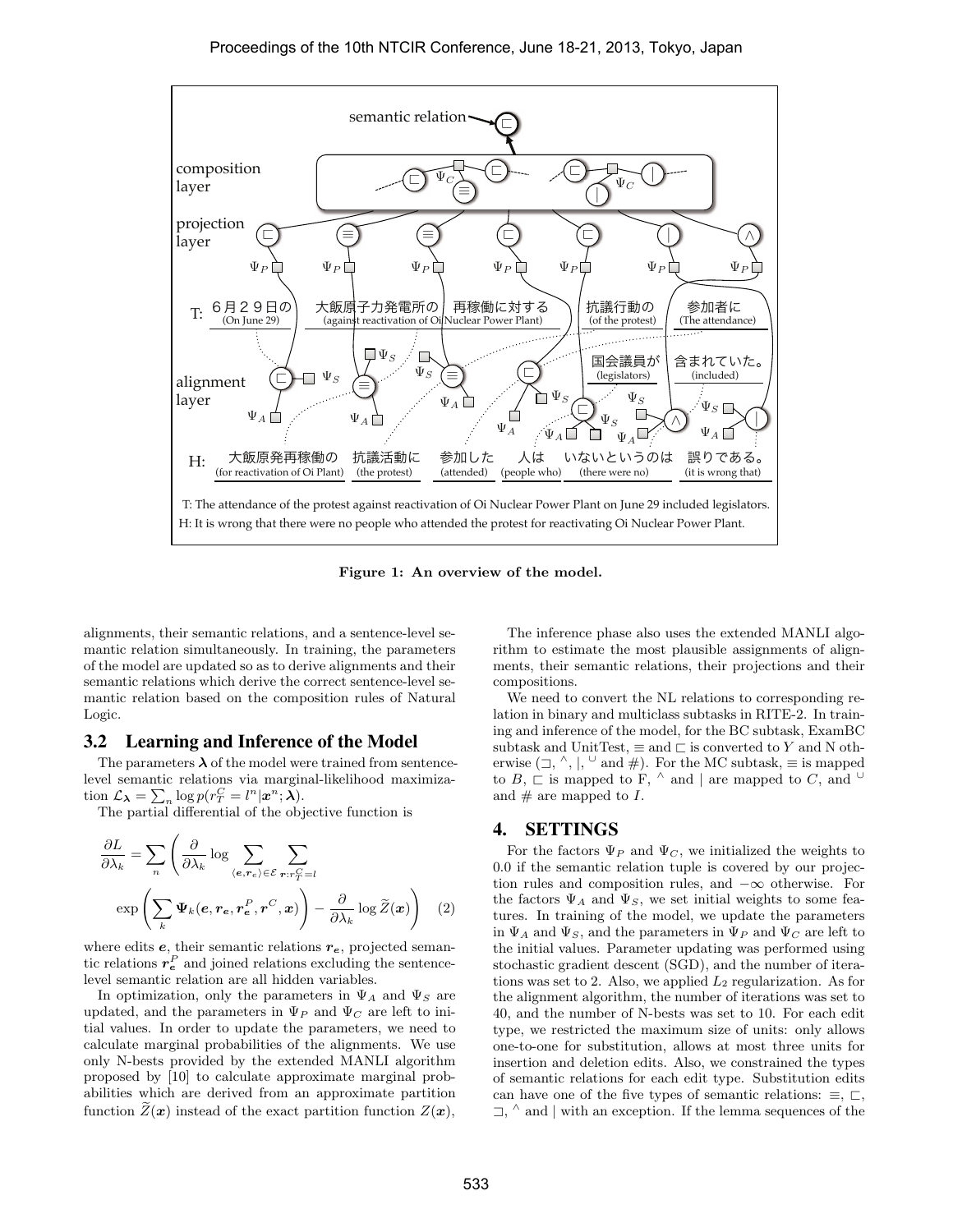| BС                   | MacroF1 | Acc.  | $Y$ -F1 | Y-Prec. | Y-Rec. | $N-F1$ | N-Prec. | N-Rec. |
|----------------------|---------|-------|---------|---------|--------|--------|---------|--------|
| THK-02 (unsubmitted) | 58.34   | 58.69 | 62.16   | 50.49   | 80.86  | 54.51  | 75.50   | 42.66  |
| THK-01               | 52.40   | 53.28 | 45.92   | 44.65   | 47.27  | 58.87  | 60.18   | 57.63  |
| Baseline-01          | 62.53   | 63.93 | 55.28   | 57.63   | 53.13  | 69.78  | 67.91   | 71.75  |
| Top                  | 80.49   | 81.64 | 75.76   | 84.95   | 68.36  | 85.22  | 79.95   | 91.24  |
| ExampleC             | MacroF1 | Acc.  | $Y-F1$  | Y-Prec. | Y-Rec. | $N-F1$ | N-Prec. | N-Rec. |
| THK-02 (unsubmitted) | 46.59   | 46.65 | 48.38   | 38.62   | 64.74  | 44.80  | 61.39   | 35.27  |
| THK-01               | 43.77   | 62.28 | 11.52   | 61.11   | 6.36   | 76.03  | 62.33   | 97.45  |
| Baseline             | 54.77   | 56.47 | 45.98   | 44.15   | 47.98  | 63.55  | 65.38   | 61.82  |
| Top                  | 67.15   | 70.31 | 56.96   | 64.71   | 50.87  | 77.34  | 72.76   | 82.55  |
| UnitTest             | MacroF1 | Acc.  | $Y-F1$  | Y-Prec. | Y-Rec. | $N-F1$ | N-Prec. | N-Rec. |
| THK-02 (unsubmitted) | 56.59   | 73.86 | 83.93   | 91.16   | 77.83  | 29.21  | 21.67   | 44.83  |
| THK-01               | 53.26   | 71.37 | 82.35   | 89.94   | 75.94  | 24.18  | 17.74   | 37.93  |
| Baseline             | 51.70   | 86.31 | 92.58   | 88.41   | 97.17  | 10.81  | 25.00   | 6.90   |
| Top                  | 77.77   | 90.87 | 94.84   | 94.39   | 95.28  | 60.71  | 62.96   | 58.62  |

**Table 1: Results on the BC subtask, ExamBC subtask and UnitTest formal run data (JA).**

two *bunsetsus* are the same, the edit can have only *≡*. Deletion edits and insertion edits can have  $\Box$  and  $\Box$  respectively with exceptions. They can have *|* if the head of *bunsetsu* matches an entry in the list of *counter-factive expressions* 4 , and they can have *≡* if the head of *bunsetsu* matches an entry in the list of *less-informative expressions*<sup>5</sup>.

The features used in the model are the same as those used in [10].

#### 5. RESULTS

We submitted only one run for each subtask (denoted as THK-01). In the THK-01 setting, for each subtask, the model was trained with the corresponding development data of each subtask. In this paper, we additionally report the results (denoted as THK-02) where the model was trained with the MC-dev data and tested on the formal run data of the binary-class subtasks (BC subtask, ExamBC subtask and UnitTest). Since more fine-grained semantic relations provide more effective information for estimating plausible alignments, we expect the model to achieve performance improvements.

Table 1 shows the results on the dataset of the binary-class subtasks (BC subtask, ExamBC subtask and UnitTest). We achieved slightly better performances compared to a machine learning-based baseline in UnitTest, however defeated in the BC subtask and the ExamBC subtask. The reason of the insufficient performance is that we did not include shallow word overlapping features in the model. Simple word overlap features are known to have strong correlations with entailment relations (e.g. [5]).

As described in Section 3, we regarded both  $\equiv$  and  $\sqsubset$ as correct if a pair of sentence has an entailment relation (i.e. "Y"). However, in this case, only the "Y" label does not provide sufficient information to discriminate between *equivalence* and *entailment*. Since the examples of the MC dataset have more fine-grained semantic labels, we expect our model to achieve performance improvements. The results of THK-02 in the table suggest that more fine-grained semantic relations are effective for estimating better parameters in alignment.

Table 2 shows the result on the MC formal run data. Although the performance of our model is insufficient compared to the top system, our model achieved the highest performance on contradiction detection. We found out that the model assigned *<sup>∧</sup>* or *|* relation to alignments which have a unit with negation expression such as *nai* with higher recall. Since our strategy of the compositional model combines local semantic relations of alignments, the alignments that have *opposite* relation such as *<sup>∧</sup>* and *|* guided the model to infer contradiction relations successfully.

Table 4 shows the confusion matrix of the results on the MC subtask formal run data. Since the system outputs not only forward-entailment relations, but also "reverse" entailment relations, "R"is included in the table. Most of the pairs of bi-directional entailment fell into the forward-entailment relation because the model failed to assign the *≡* relation to delete or insert meaning-less expressions such as *⟨* 主に *omoni* "mainly"*⟩*, *⟨* 俗に *zokuni* "commonly"*⟩*, *⟨* 一種 *isshu* "a kind of", etc. Since our model assigns forward-entailment to deletion edits and reverse-entailment to insertion edits by default, the results left from bi-directional entailment.

The model tends to frequently output forward-entailment relations due to the training strategy of the model. In training, all of sets of alignments which infer forward-entailment are regarded as true if the label of an examples is forwardentailment, and there are many possible alignments in such cases. As a result, the model trained by such strategy can easily output forward-entailment relations of alignments even for very dissimilar units.

| gold \system  |                | B F | $\mathbf R$ | $\mathbf C$    |     | Total |
|---------------|----------------|-----|-------------|----------------|-----|-------|
| В             | 9              | -32 | 8           |                | 20  | 70    |
| F             | $\Omega$       | 171 | 1           | $\overline{2}$ | 31  | 205   |
| $\mathcal{C}$ |                | 32  | 3           | 12             | 13  | 61    |
|               | $\overline{2}$ | 123 | 2           | 8              | 77  | 212   |
| Total         | 12             | 358 | 14          | 23             | 141 | 548   |

**Table 4: Confusion Matrix on the MC subtask data (JA).**

<sup>4</sup>A hand-crafted list which contains 13 entries.

<sup>5</sup>As with the list of *counter-factive expressions*, the list was hand-crafted, and contains  $30$  entries.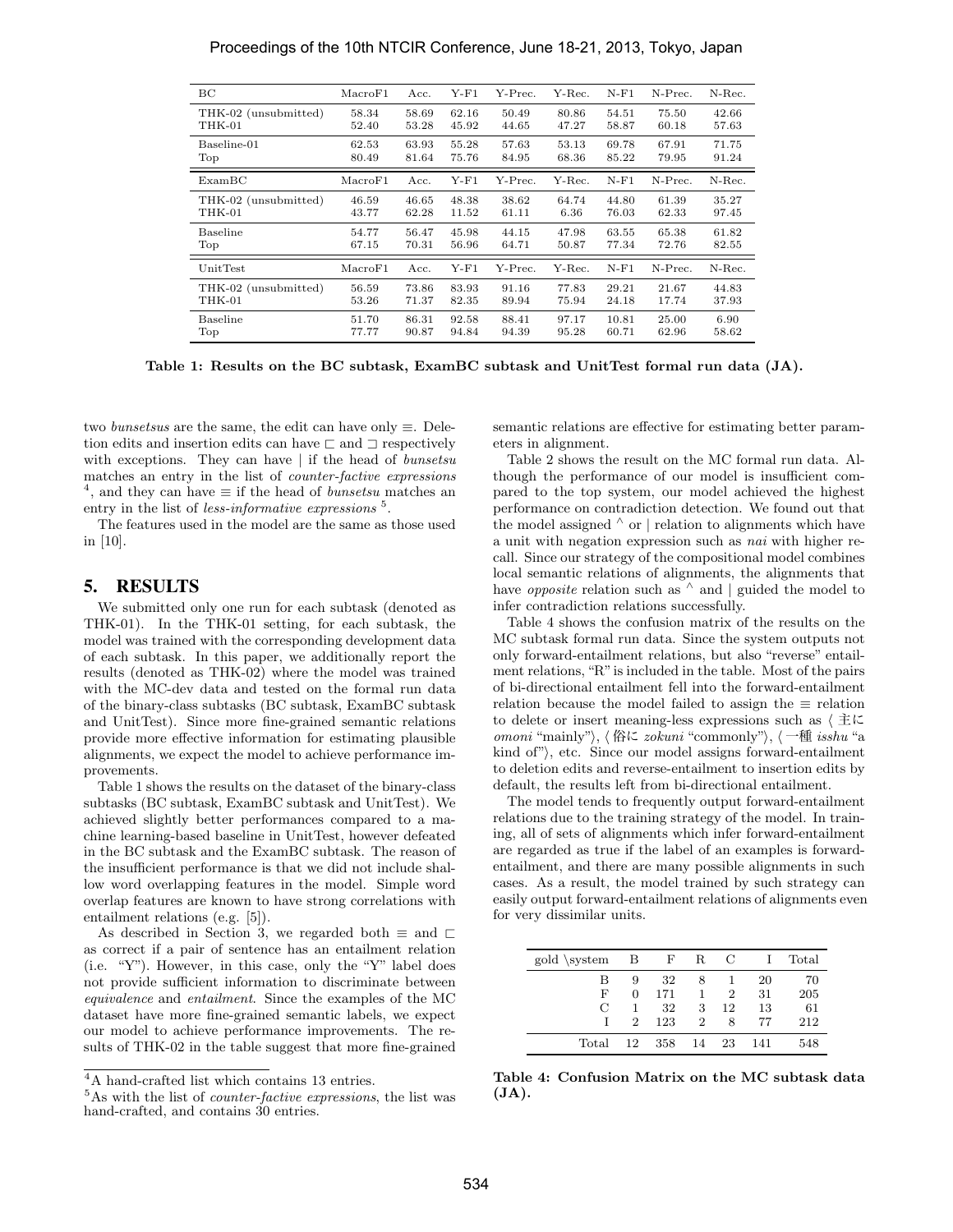| МC              | MacroF1        | Acc.           | $B-F1$        | B-Prec.       | B-Rec.        | $F-F1$         | F-Prec.        | $F-Rec.$       | $C$ -F1       | $C-Prec.$      | C-Rec.        | $I-F1$         | $I-Prec.$      | I-Rec.         |
|-----------------|----------------|----------------|---------------|---------------|---------------|----------------|----------------|----------------|---------------|----------------|---------------|----------------|----------------|----------------|
| THK-01          | 30.98          | 49.09          | 21.95         | 75.00         | 12.86         | 60.75          | 47.77          | 83.41          | 28.57         | 52.17          | 19.67         | 43.63          | 54.61          | 36.32          |
| Baseline<br>Top | 26.61<br>59.96 | 45.44<br>69.53 | 0.00<br>67.18 | 0.00<br>72.13 | 0.00<br>62.86 | 56.18<br>76.47 | 43.01<br>76.85 | 80.98<br>76.10 | 5.41<br>21.15 | 15.38<br>25.58 | 3.28<br>18.03 | 44.88<br>75.06 | 54.36<br>70.54 | 38.21<br>80.19 |

**Table 2: Results on the MC subtask formal run data (JA).**

| Category          |        | Y:Prec                     |        | Y:Rec                   |        |        | N:Prec                         |        | N:Rec                   |        |
|-------------------|--------|----------------------------|--------|-------------------------|--------|--------|--------------------------------|--------|-------------------------|--------|
| case_alternation  | 100.00 | -7<br>7/                   | 100.00 | 7/<br>-7)               | 100.00 | 0.00   | 0/0                            | 0.00   | 0/0                     | 0.00   |
| inference         | 0.00   | $\left( 0\right)$<br>0/    | 0.00   | 0/2)                    | 0.00   | 0.00   | -2)<br>0/                      | 0.00   | 0/0                     | 0.00   |
| spatial           | 100.00 | 1                          | 100.00 | <sup>1</sup>            | 100.00 | 0.00   | $\vert$ 0)<br>0/               | 0.00   | (0)<br>0/               | 0.00   |
| implicit_relation | 100.00 | 3/<br>$\mathbf{3}^{\circ}$ | 16.67  | 3/18                    | 28.57  | 0.00   | 15)<br>0/                      | 0.00   | 0/<br>$\left( 0\right)$ | 0.00   |
| list              | 100.00 | 3/<br>-3                   | 100.00 | 3/3)                    | 100.00 | 0.00   | $\vert$ 0)<br>0/               | 0.00   | 0/<br>$\vert$ 0)        | 0.00   |
| disagree: lex     | 0.00   | 0/<br>$\mathbf{1}^{\circ}$ | 0.00   | $\left( 0\right)$<br>0/ | 0.00   | 100.00 | 1/1)                           | 50.00  | 1/<br>$^{\prime}2)$     | 66.67  |
| synonymy:phrase   | 100.00 | 24)<br>24/                 | 68.57  | 24/35                   | 81.36  | 0.00   | 11)<br>0/                      | 0.00   | 0/<br>(0)               | 0.00   |
| meronymy: lex     | 100.00 | 1/<br>$\perp$              | 100.00 | 1/<br>-1)               | 100.00 | 0.00   | 0/0                            | 0.00   | 0/0                     | 0.00   |
| apposition        | 0.00   | $\left( 0\right)$<br>0/    | 0.00   | 0/1)                    | 0.00   | 0.00   | 0/<br>$\vert 1 \rangle$        | 0.00   | 0/<br>$\left( 0\right)$ | 0.00   |
| modifier          | 100.00 | 40/<br>(40)                | 95.24  | 40/<br>42)              | 97.56  | 0.00   | 0/<br>$\left 2\right\rangle$   | 0.00   | 0/0                     | 0.00   |
| transparent_head  | 0.00   | 0/0                        | 0.00   | 0/<br><sup>1</sup>      | 0.00   | 0.00   | 0/<br>$\vert 1 \rangle$        | 0.00   | 0/<br>$\left( 0\right)$ | 0.00   |
| synonymy: lex     | 100.00 | 10/<br>10)                 | 100.00 | 10/<br>10)              | 100.00 | 0.00   | 0/0                            | 0.00   | 0/0                     | 0.00   |
| nominalization    | 0.00   | (0)<br>0/                  | 0.00   | 0/<br>-1)               | 0.00   | 0.00   | 0/<br>$\vert 1 \rangle$        | 0.00   | 0/<br>$\vert$ 0)        | 0.00   |
| coreference       | 0.00   | (0)<br>0/                  | 0.00   | 0/<br>4)                | 0.00   | 0.00   | 0/<br>4)                       | 0.00   | 0/<br>$\vert$ 0)        | 0.00   |
| disagree: phrase  | 0.00   | 14)<br>0/                  | 0.00   | 0/<br>$\vert$ 0)        | 0.00   | 100.00 | 11/11                          | 44.00  | 11/<br>25)              | 61.11  |
| temporal          | 100.00 | 1/1                        | 100.00 | $\vert 1)$<br>1/        | 100.00 | 0.00   | 0/0                            | 0.00   | 0/0                     | 0.00   |
| disagree:modality | 0.00   | 0/<br>1)                   | 0.00   | $\vert$ 0)<br>0/        | 0.00   | 0.00   | $\left( 0\right)$<br>0/        | 0.00   | 0/1                     | 0.00   |
| entailment:phrase | 100.00 | 38/38                      | 84.44  | 38/<br>45)              | 91.57  | 0.00   | 0/<br>-7                       | 0.00   | 0/<br>$\vert$ 0)        | 0.00   |
| disagree:temporal | 0.00   | 0/<br>$\left( 0 \right)$   | 0.00   | 0/<br>$\vert$ 0)        | 0.00   | 100.00 | 1/1                            | 100.00 | 1/<br>'1                | 100.00 |
| hypernymy: lex    | 100.00 | 3/3                        | 100.00 | 3/3)                    | 100.00 | 0.00   | 0/<br>$\left( 0\right)$        | 0.00   | 0/<br>$\vert$ 0)        | 0.00   |
| scrambling        | 100.00 | 14/<br>14)                 | 93.33  | 14/<br>15)              | 96.55  | 0.00   | 0/<br>$\lceil 1 \rceil$        | 0.00   | 0/<br>$\vert$ 0)        | 0.00   |
| clause            | 100.00 | 13/13                      | 92.86  | 13/14                   | 96.30  | 0.00   | 0/1)                           | 0.00   | 0/0                     | 0.00   |
| relative_clause   | 100.00 | 7 <sub>1</sub><br>-7)      | 87.50  | 7 <sub>1</sub><br>8)    | 93.33  | 0.00   | 0 <sub>l</sub><br>$\mathbf{1}$ | 0.00   | 0/<br>$\vert$ 0)        | 0.00   |

**Table 3: Detailed results on UnitTest data for each category.**

Table shows the detailed results on UnitTest data. The proposed model could correctly answer subsets of the examples categorized into "disagree lex", "disagree temporal" and "disagree phrase". However, overall, there are many false positives of "N" examples especially in the categories of "implicit\_relation", "synonymy\_phrase" and "entailment\_phrase". In the "implicit\_relation" examples,  $t_2$  has some specific information compared to *t*1, however, the information can be complemented with some information in *t*1. Since the model has no mechanism of dealing with such complementation, many examples are misclassified. Many examples of synonymy phrase and entailment phrase are misclassified because they require phrase alignment, however our alignment algorithm does not support it.

## 6. CONCLUSION

This paper described the THK system that participated in the BC subtask, MC subtask, ExamBC subtask and UnitTest in NTCIR-10 RITE-2. Our model has ability to predict local correspondences (alignments) between sentences, the semantic relations, and the sentence-level semantic relation simultaneously. The model can be trained from only sentencelevel semantic relations by using marginal-likelihood maximization. The results of our model were modest all in all, however the system achieved the best performance in detecting contradiction relations.

#### [1] G. Lakoff. George Lakoff - Linguistics and Natural Logic. *Synthese*, 22:151–271, 1970.

- [2] B. MacCartney. *Natural Language Inference*. PhD thesis, 2009.
- [3] B. MacCartney, M. Galley, and C. Manning. A Phrase-Based Alignment Model for Natural Language Inference. *Proceedings of the 2008 Conference on Empirical Methods in Natural Language Processing*, pages 802–811, 2008.
- [4] B. MacCartney and C. D. Manning. Modeling semantic containment and exclusion in natural language inference. In *Proceedings of the 22nd International Conference on Computational Linguistics (Coling 2008)*, pages 521–528, 2008.
- [5] H. Shima, H. Kanayama, C.-W. Lee, C.-J. Lin, T. Mitamura, Y. Miyao, S. Shi, and K. Takeda. Overview of NTCIR-9 RITE: Recognizing Inference in TExt. In *Proceedings of NTCIR-9 Workshop Meeting*, pages 291–301, 2011.
- [6] V. S. Valencia. *Studies on Natural Logic and Categorial Grammar*. PhD thesis, 1991.
- [7] J. van Benthem. The semantics of variety in categorial grammars. pages 33–55, 1988.
- [8] J. van Benthem. Language in action: Categories, lambdas and dynamic logic. 1991.
- [9] Y. Watanabe, Y. Miyao, J. Mizuno, T. Shibata, H. Kanayama, C.-W. Lee, C.-J. Lin, S. Shi,
	- T. Mitamura, N. Kando, H. Shima, and K. Takeda.

# 7. REFERENCES